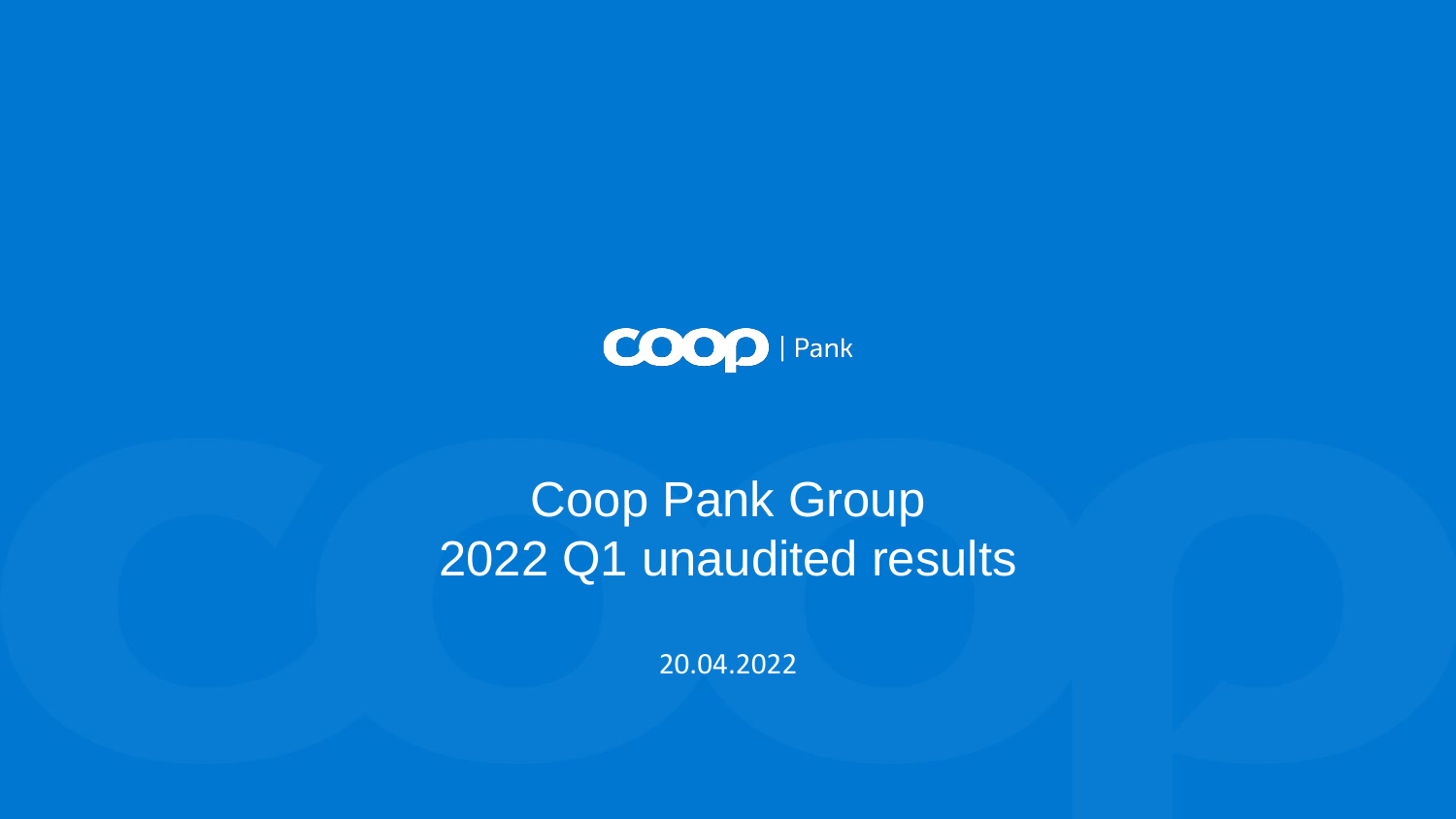

### **Business volumes in quarterly comparison**











Increase calculations refer to active customers. Active client has made at least 4 transactions in the last 60 days

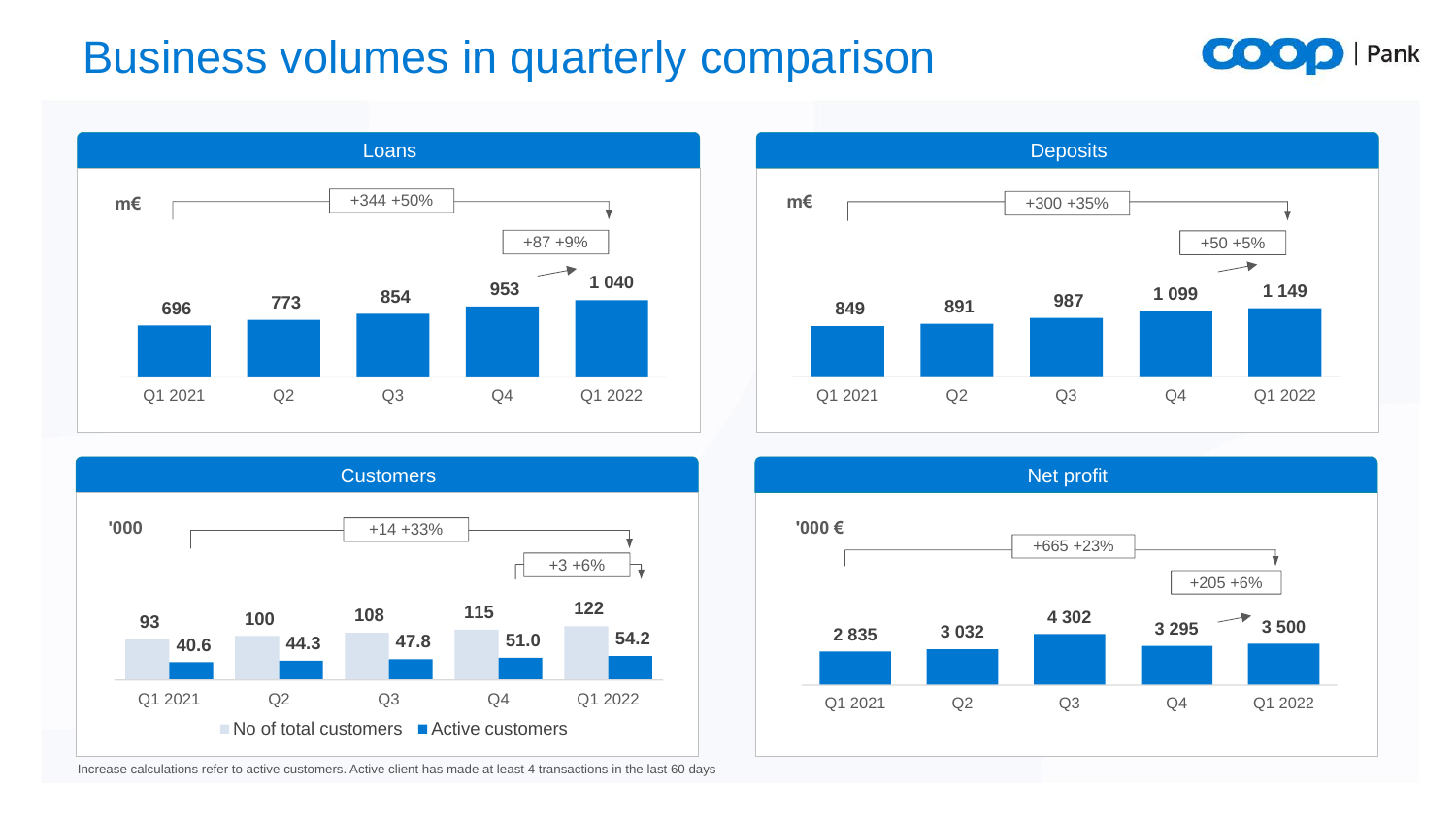## Results of Q1 2022 – compared to Q1 2021

|                                         | Q1 2022 Q1 2021 |         | <b>Year on Year</b><br>change |        |
|-----------------------------------------|-----------------|---------|-------------------------------|--------|
| Net operating income ('000 $\epsilon$ ) | 11 492          | 8 893   | $+2599$                       | $+29%$ |
| <b>Interest</b>                         | 10 595          | 8 0 4 3 | $+2552$                       | $+32%$ |
| Service fees and commissions            | 796             | 648     | $+148$                        | $+23%$ |
| Other                                   | 101             | 202     | $-101$                        | $-50%$ |
| <b>Operating expenses</b>               | $-6199$         | $-5123$ | $-1076$                       | $+21%$ |
| <b>Operating profit</b>                 | 5 2 9 3         | 3770    | $+1523$                       | $+40%$ |
| <b>Impairment costs</b>                 | $-1494$         | $-771$  | $-723$                        | $+94%$ |
| Profit before income tax                | 3799            | 2 9 9 9 | +800                          | $+27%$ |
| Income tax                              | $-299$          | $-164$  | $-135$                        | $+82%$ |
| <b>Net profit</b>                       | 3 500           | 2 8 3 5 | $+665$                        | $+23%$ |
| Net loan portfolio (m€)                 | 1 $040$         | 696     | $+344$                        | $+50%$ |
| Deposits and loans received             | 1 1 4 9         | 849     | $+300$                        | $+35%$ |
| <b>Equity</b>                           | 115             | 100     | $+15$                         | $+15%$ |
| <b>ROE</b>                              | 12.3%           | 11.5%   | $+0.9%$                       |        |
| Net interest margin (NIM)               | 3.4%            | 3.5%    | $-0.2%$                       |        |
| Cost of financing                       | 0.5%            | 0.8%    | $-0.2%$                       |        |
| Cost / income ratio (CIR)               | 54%             | 58%     | $-3.7%$                       |        |
| Capital adequacy ratio                  | 16.7%           | 20.7%   | $-4.0%$                       |        |



- Key indicators in year on year comparison Revenues +2.6m€ (+29%)
	- Net interest increased +2.6m€ as loan portfolio grew by 344m€
	- Service fees +0.1m€ as no of clients and client activity increased
	- Operating expenses  $+1.1$ m€ (+21%)
		- Payroll expenses
		- IT costs incl. amortization of non-tangible assets
	- Impairment costs  $+0.7$ m $\in$   $(+94\%)$ 
		- One-off loan impairments totalling 0.7m€ were made in Q1 2022 due to war in Ukraine having a possible impact on clients
	- Net profit +23%



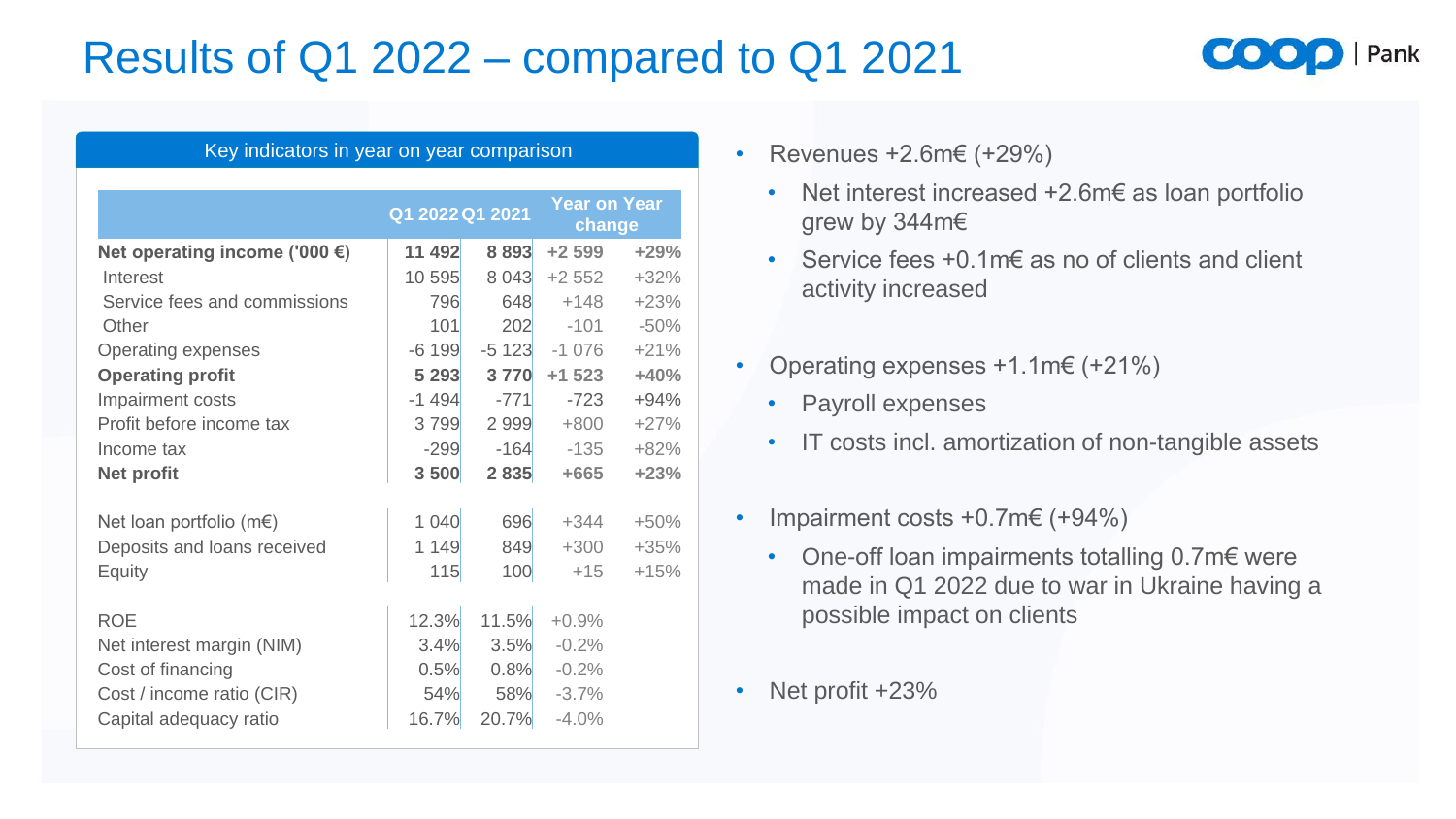### Results of Q1 2022 – compared to Q4 2021

#### Key indicators in quarterly comparison • Revenues +0.8m€ (+8%)

- - Net interest +0.8m $\in$  (+8%), loan portfolio +87m $\in$
- Operating expenses did not increase
	- Operating expenses in Q4 2021 higher than usual due to moving into a new office building
- Impairment costs  $+0.5$ m $\in$   $(+55\%)$ 
	- One-off loan impairments totalling 0.7m€ were made in Q1 2022 due to war in Ukraine having a possible impact on clients

Net profit +6%





|                                         | Q1 2022 Q4 2021 |         | <b>Quarterly</b><br>change |         |
|-----------------------------------------|-----------------|---------|----------------------------|---------|
| Net operating income ('000 $\epsilon$ ) | 11 492          | 10 676  | +816                       | $+8%$   |
| <b>Interest</b>                         | 10 595          | 9 8 24  | $+771$                     | $+8%$   |
| Service fees and commissions            | 796             | 902     | $-106$                     | $-12%$  |
| Other                                   | 101             | $-50$   | $+151$                     | $-302%$ |
| <b>Operating expenses</b>               | $-6199$         | $-6205$ | $+6$                       | $-0\%$  |
| <b>Operating profit</b>                 | 5 293           | 4 4 7 1 | $+822$                     | $+18%$  |
| <b>Impairment costs</b>                 | $-1494$         | $-963$  | $-531$                     | $+55%$  |
| Profit before income tax                | 3799            | 3508    | $+291$                     | $+8%$   |
| Income tax                              | $-299$          | $-213$  | $-86$                      | $+40%$  |
| <b>Net profit</b>                       | 3 500           | 3 2 9 5 | $+205$                     | $+6%$   |
| Net loan portfolio (m€)                 | 1 040           | 953     | $+87$                      | $+9%$   |
| Deposits and loans received             | 1 1 4 9         | 1 0 9 9 | $+50$                      | $+5%$   |
| <b>Equity</b>                           | 115             | 112     | $+4$                       | $+3%$   |
| <b>ROE</b>                              | 12.3%           | 12.0%   | $+0.4%$                    |         |
| Net interest margin (NIM)               | 3.4%            | 3.4%    | $+0.0%$                    |         |
| Cost of financing                       | 0.5%            | 0.6%    | $-0.1%$                    |         |
| Cost / income ratio (CIR)               | 54%             | 58%     | $-4.2%$                    |         |
| Capital adequacy ratio                  | 16.7%           | 16.6%   | $+0.1%$                    |         |

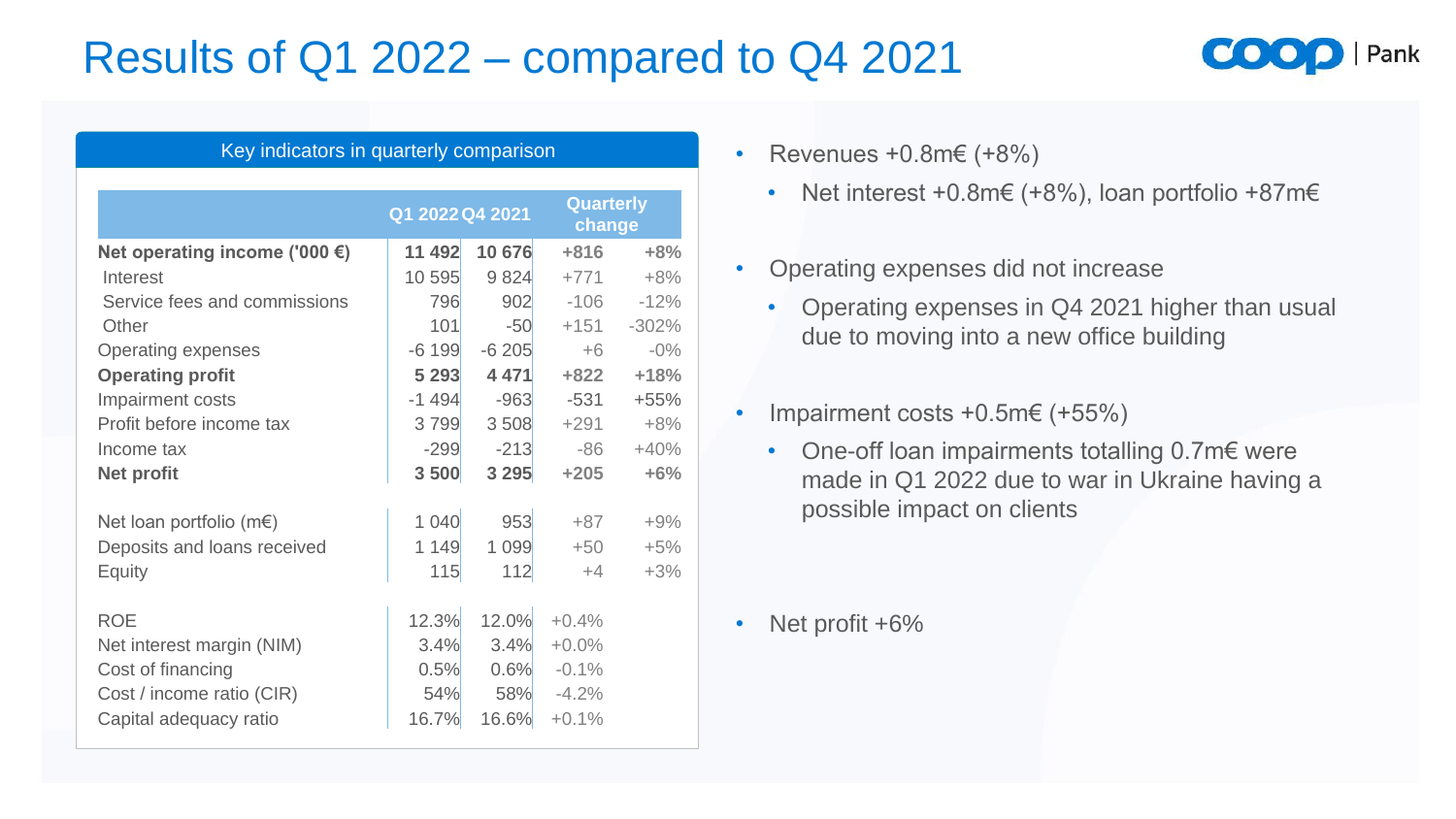#### Loan portfolio over 1 bn€, growth driven by business loans

- Net loan portfolio Quarterly growth of loan portfolio +87m€ (9%)
	- Business loans +45m€ (+10%)
	- Private mortgage loans +32m€ (+9%)
	- Leasing +7m€ (+8%)
	- Consumer loans +3m€ (+4%)
	- Gross interest of portfolio impacted by
		- Increased competition
		- Taking part in financing even bigger corporate/private clients which offer lower returns
		- Decreased proportion of consumer loans in total group loans impacts interest margin (see next slide)







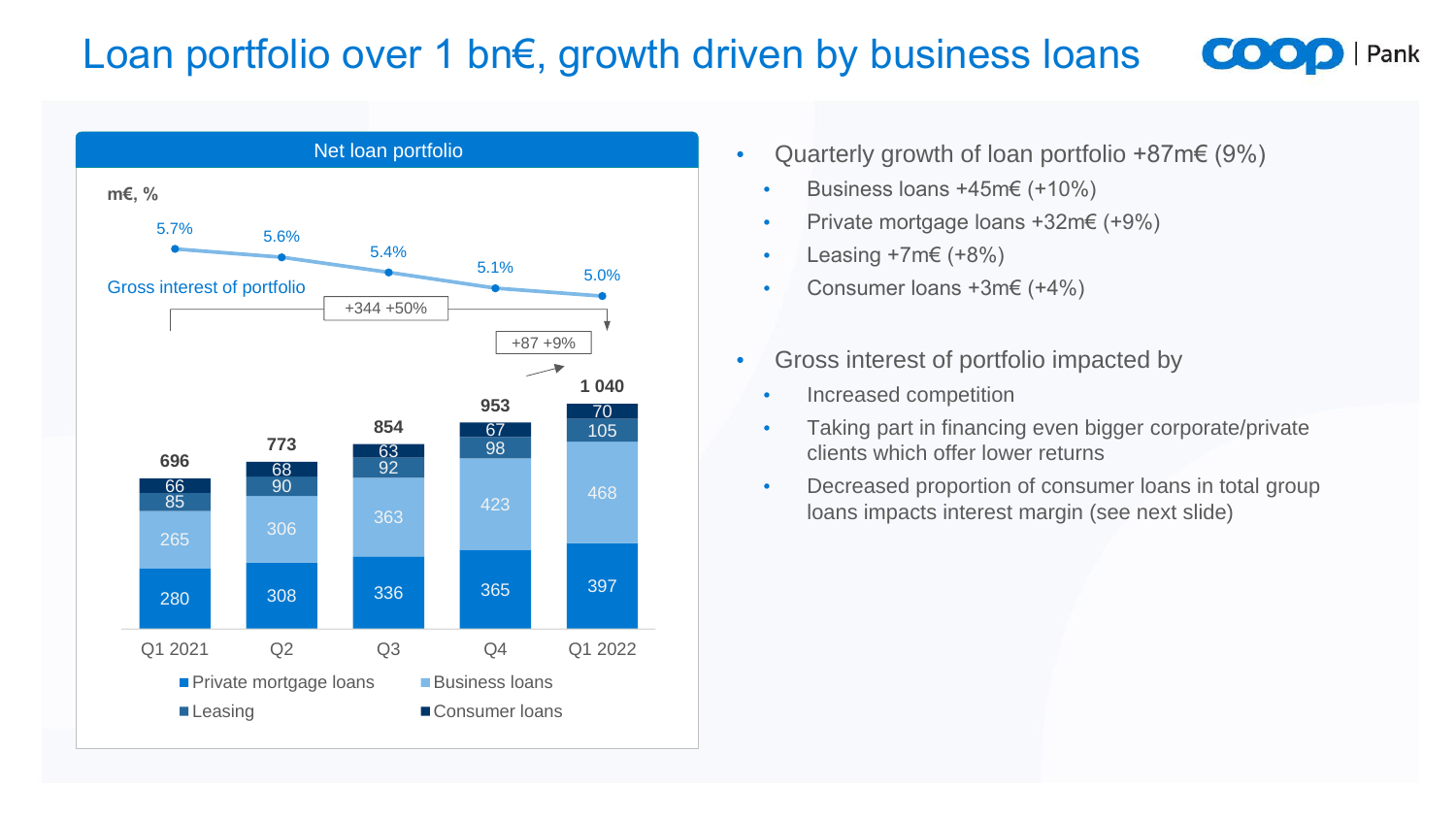## Loan portfolio interest by business lines









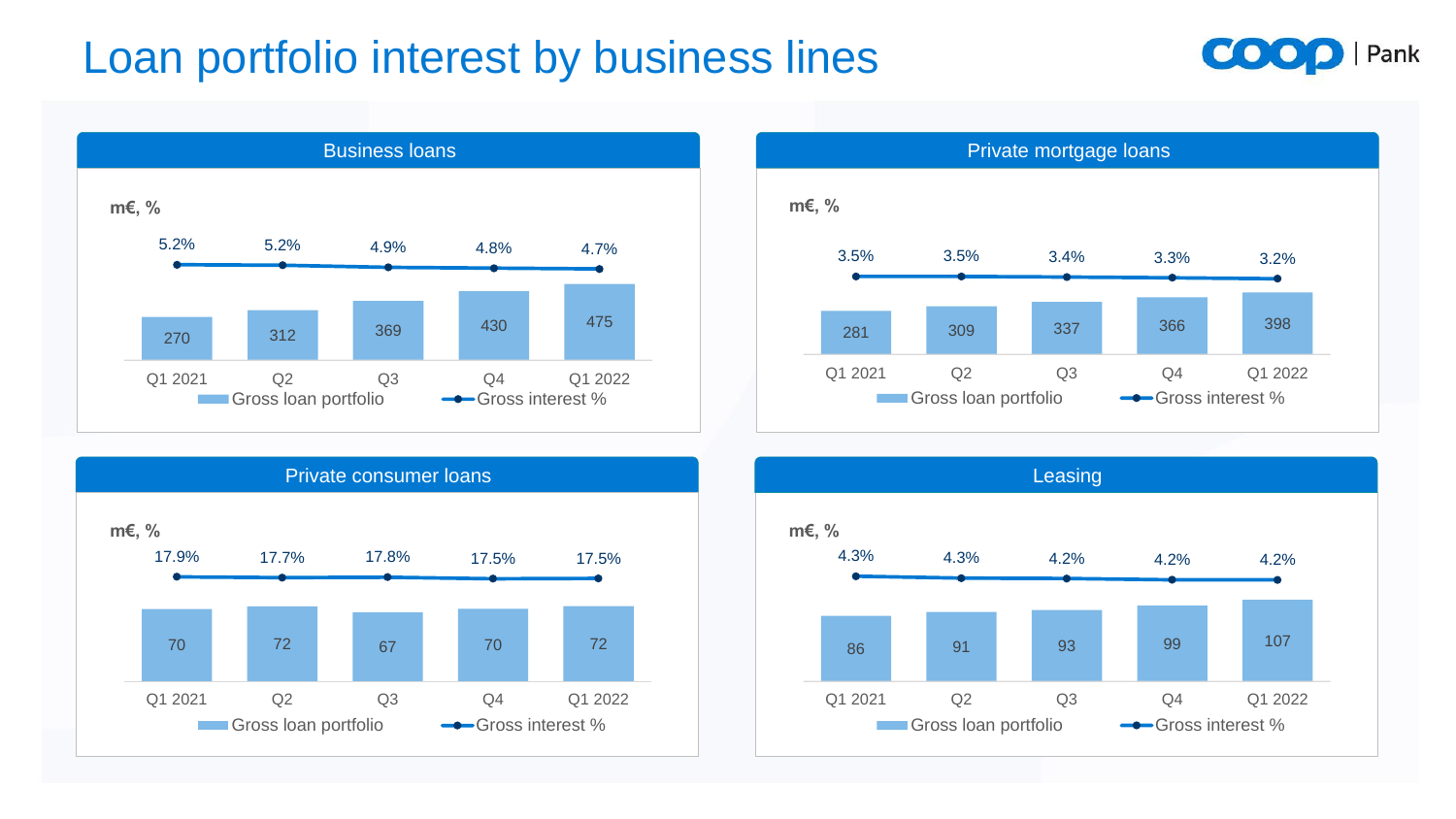## Quality of loan portfolio

- 
- Credit risk cost ratio 0.6% in Q1 2022
	- Of which 0.3% related to one-off provisions (0.7m€) due to war in Ukraine







Total residual of loan principal amounts past due; loss allowances in balance sheet; share of overdue contracts in total (gross) portfolio



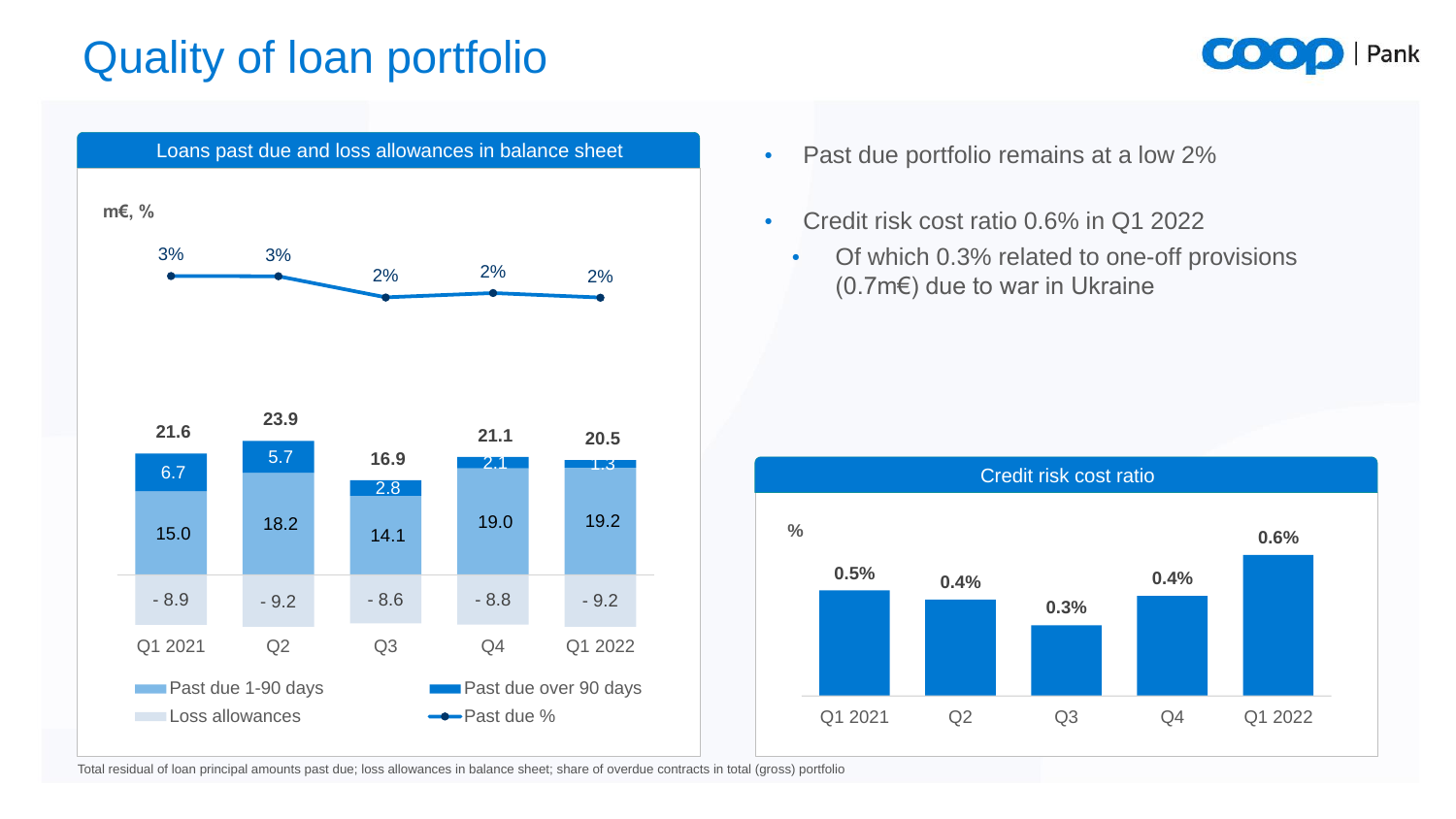## Loan portfolio quality by business lines

Total residual of loan principal amounts past due; loss allowances in balance sheet; share of overdue contracts in total (gross) portfolio









| $m \epsilon$ , %<br>10% | 11%        | 9%             | 9%         | 8%              |
|-------------------------|------------|----------------|------------|-----------------|
| 6.9                     | 7.7        | 5.7            | 6.1        | 5.5             |
| <u>2.5</u><br>4.5       | 2.5<br>5.2 | 2.0<br>3.7     | 1.6<br>4.5 | $\frac{4}{4.5}$ |
| $-4.5$                  | $-4.8$     | $-4.0$         | $-3.4$     | $-2.9$          |
| Q1 2021                 | Q2         | Q <sub>3</sub> | Q4         | Q1 2022         |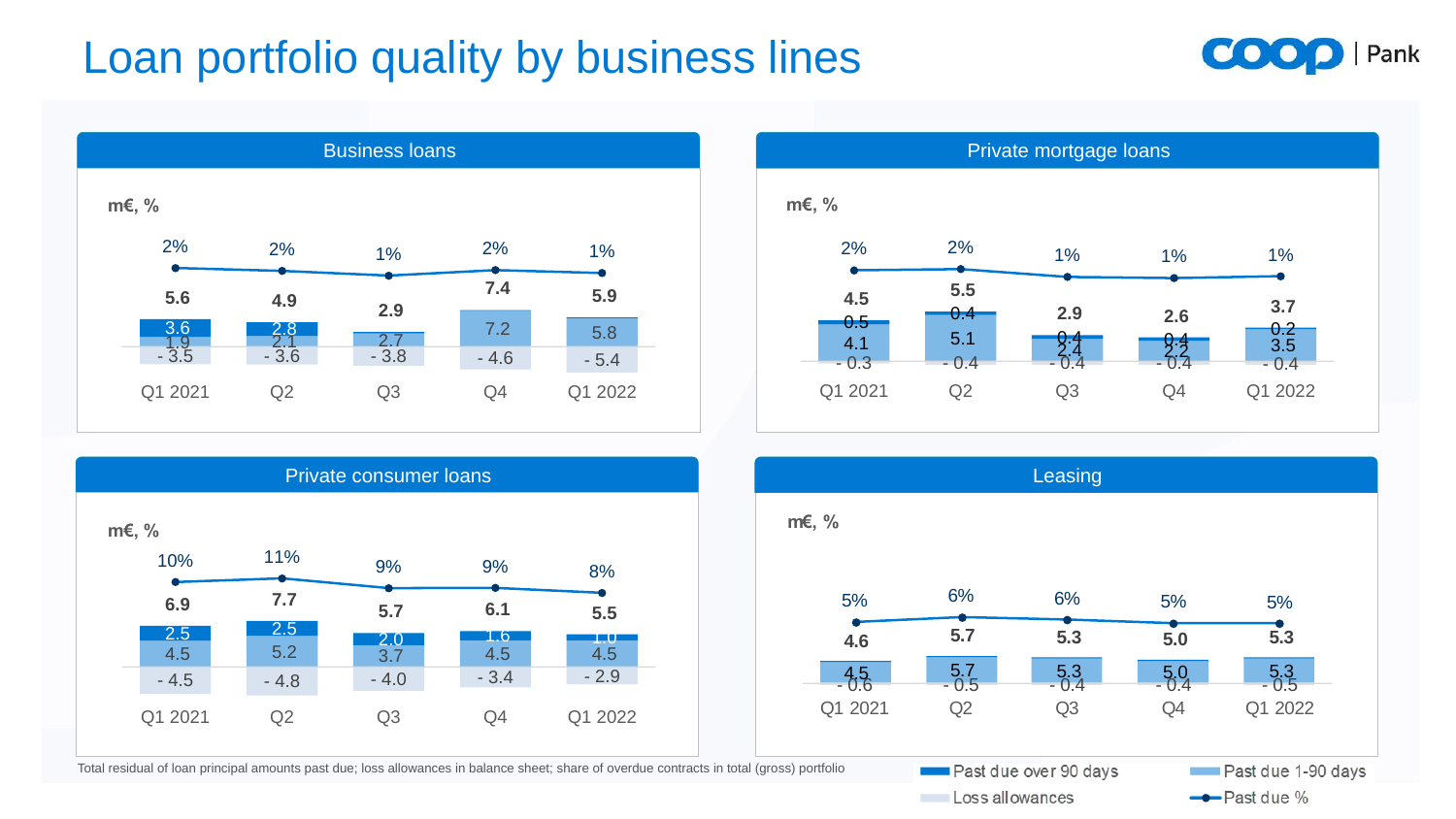#### Amount of deposits increased, cost is decreasing

- - +78m€ from business clients (+42m€ demand deposits, +36m€ term deposits)
	- +11m€ from private clients (+15m€ demand deposits, -4m€ term deposits)
	- -39m€ from Raisin platform and other financial institutsions
- Proportion of demand deposits at 50%
- Total cost of financing (0.5%) is decreasing due to increased amount of domestic deposits with lower interest rates
- Subordinated loan in amount of 10m€ gained in Q1 2022









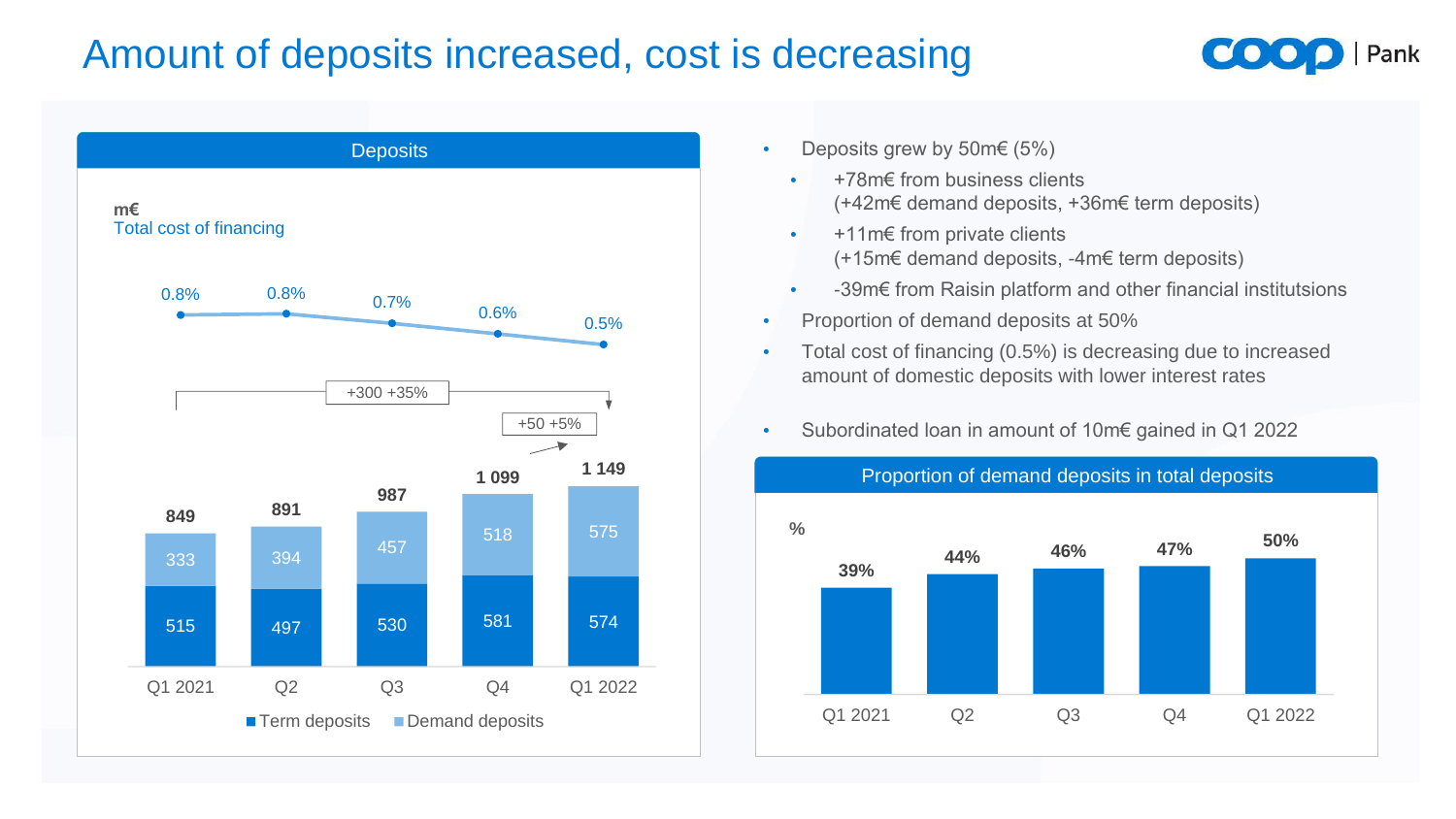### Client base and market share

Total no of clients











Active client has made at least 4 transactions in the last 60 days \*Source: market share statistics as at February 2022



- Total no of clients increased by 7800 (+7%) in Q1 2022 (+7000 in Q4 2021)
- 3200 (+6%) new active clients in Q1 2022 (+3100 in Q4 2021)
- Bank's market share changed in Q1 2022\*:
	- Market share of loan portfolio 4.4% = > 4.7%
	- Market share of deposits portfolio 4.0% = > 4.2%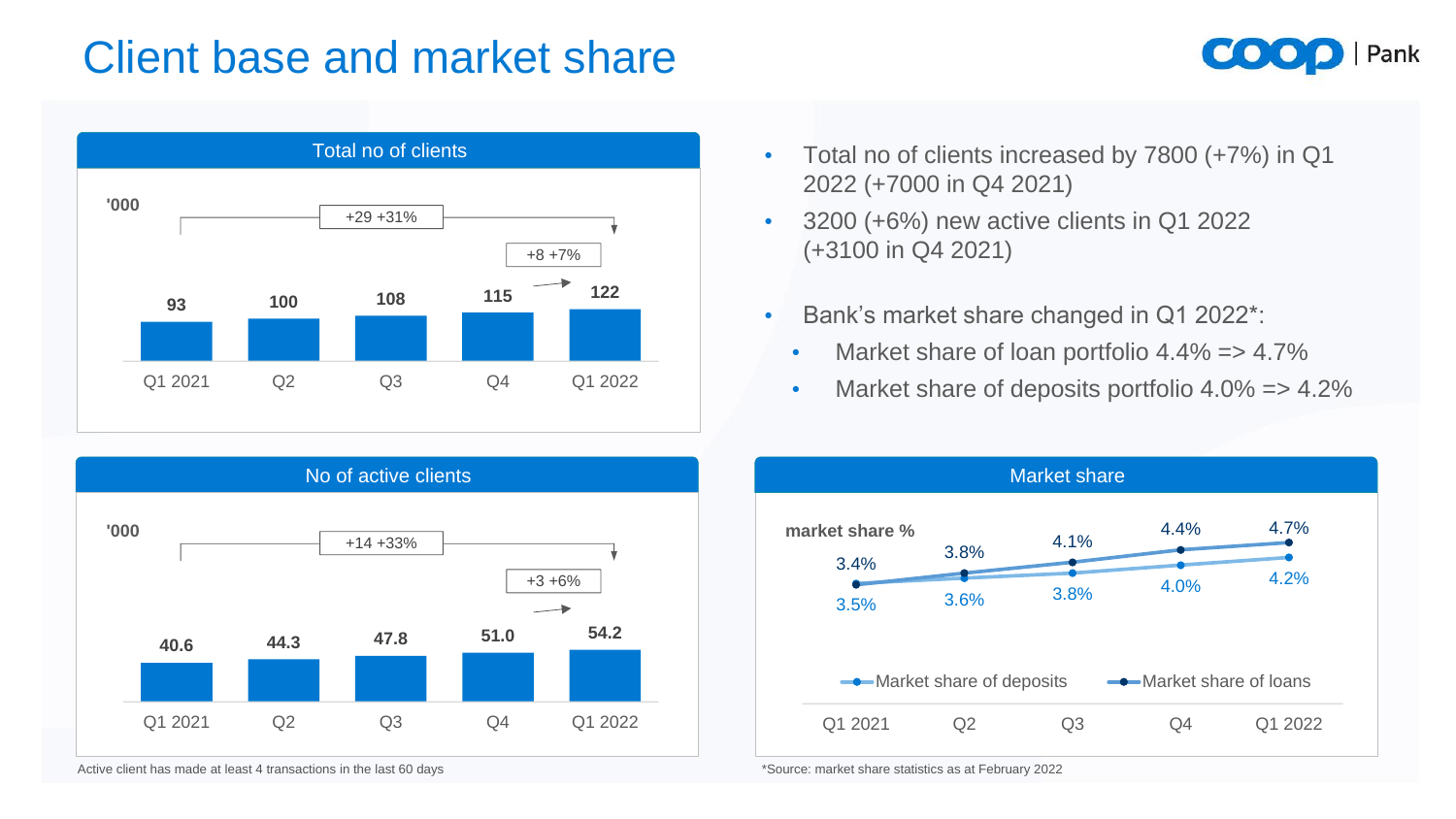#### Capital base supports growth plans







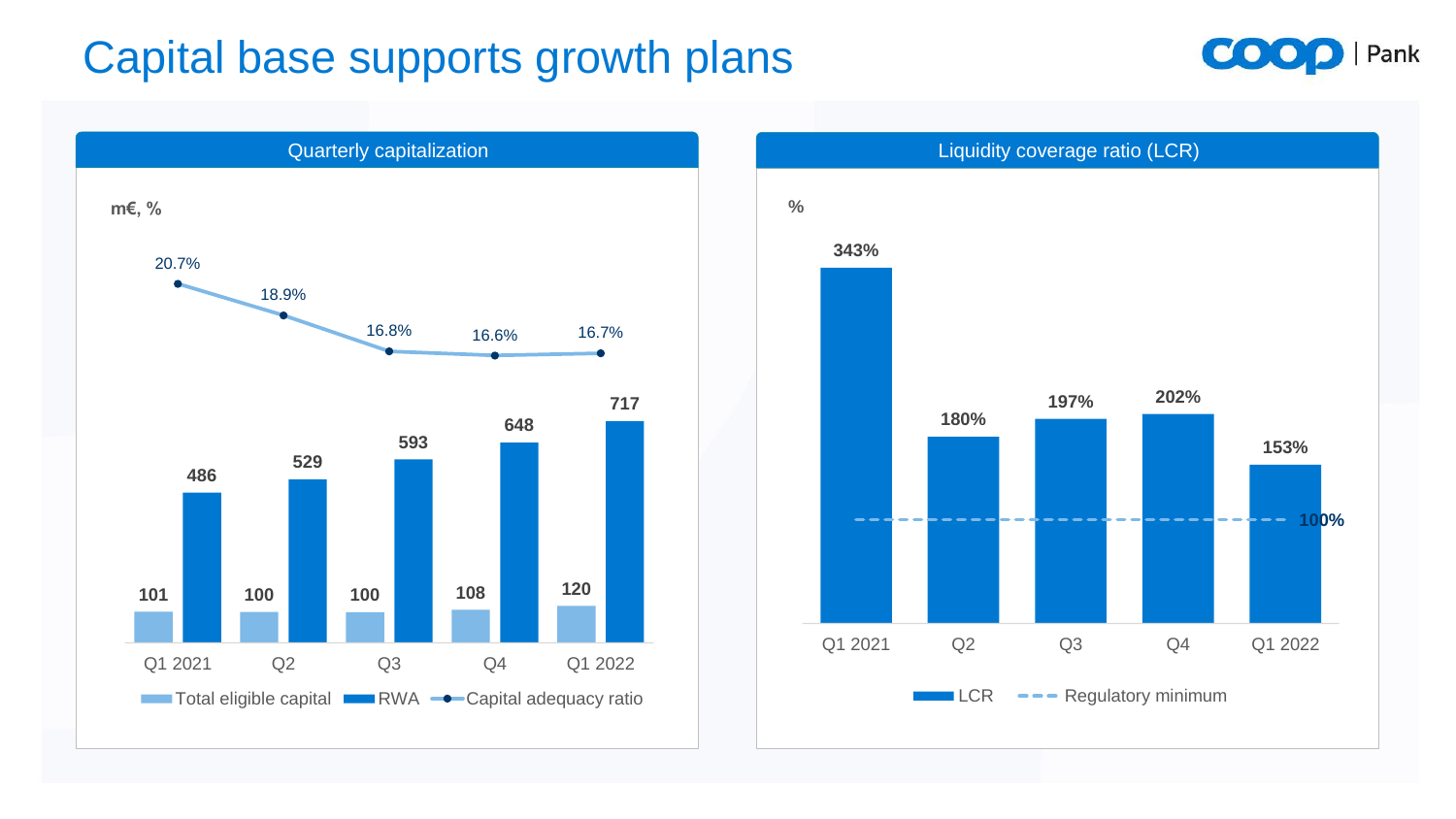#### Performance indicators

- - Revenues +0.8m€ (+8%)
	- Costs did not increase
- Increased ROE
	- Strong profitability in Q1 2022
	- One-off loan provisions at the end of Q1 2022







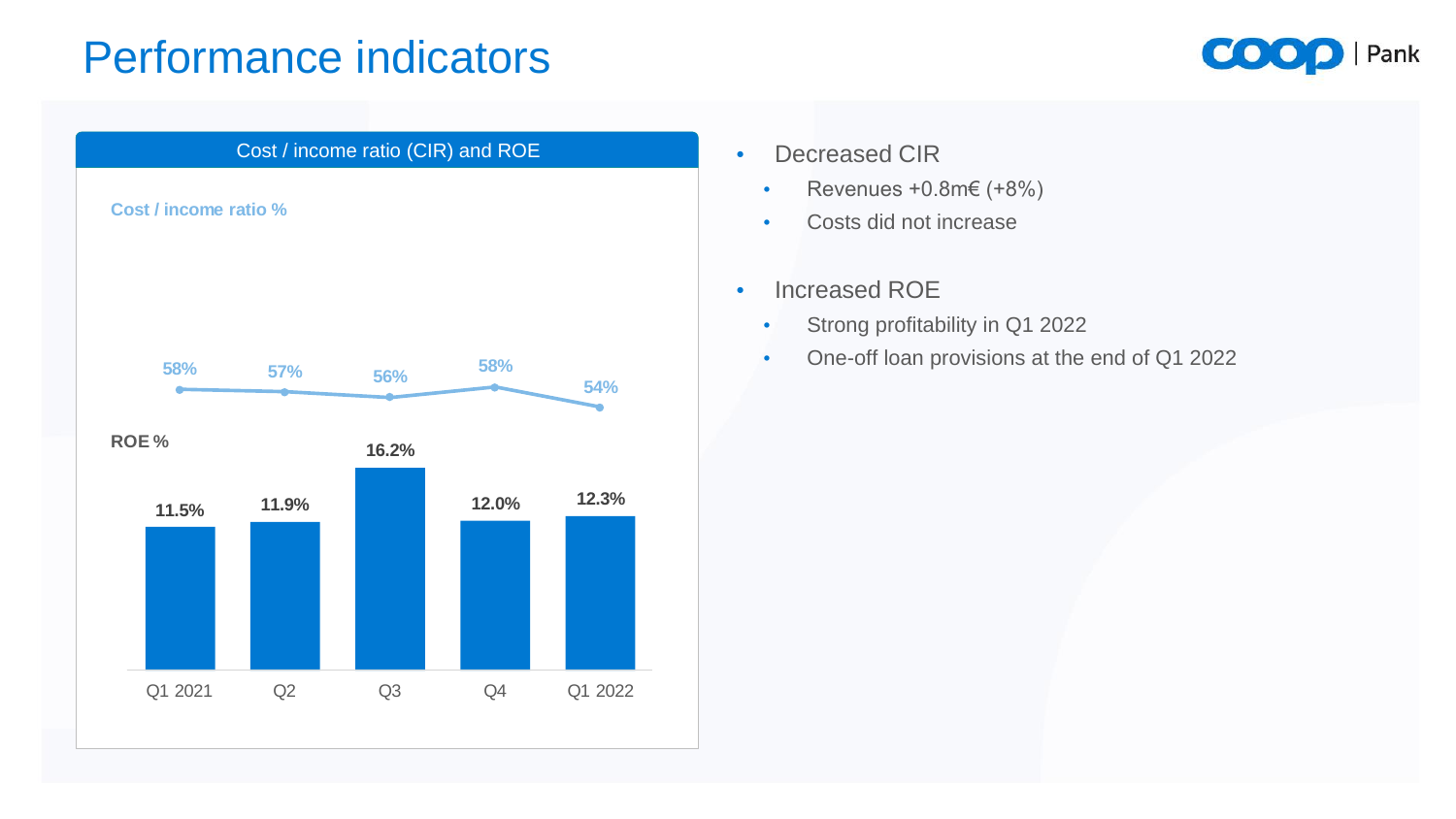#### Brand awareness and preference as a financial partner

#### Preference as a financial partner







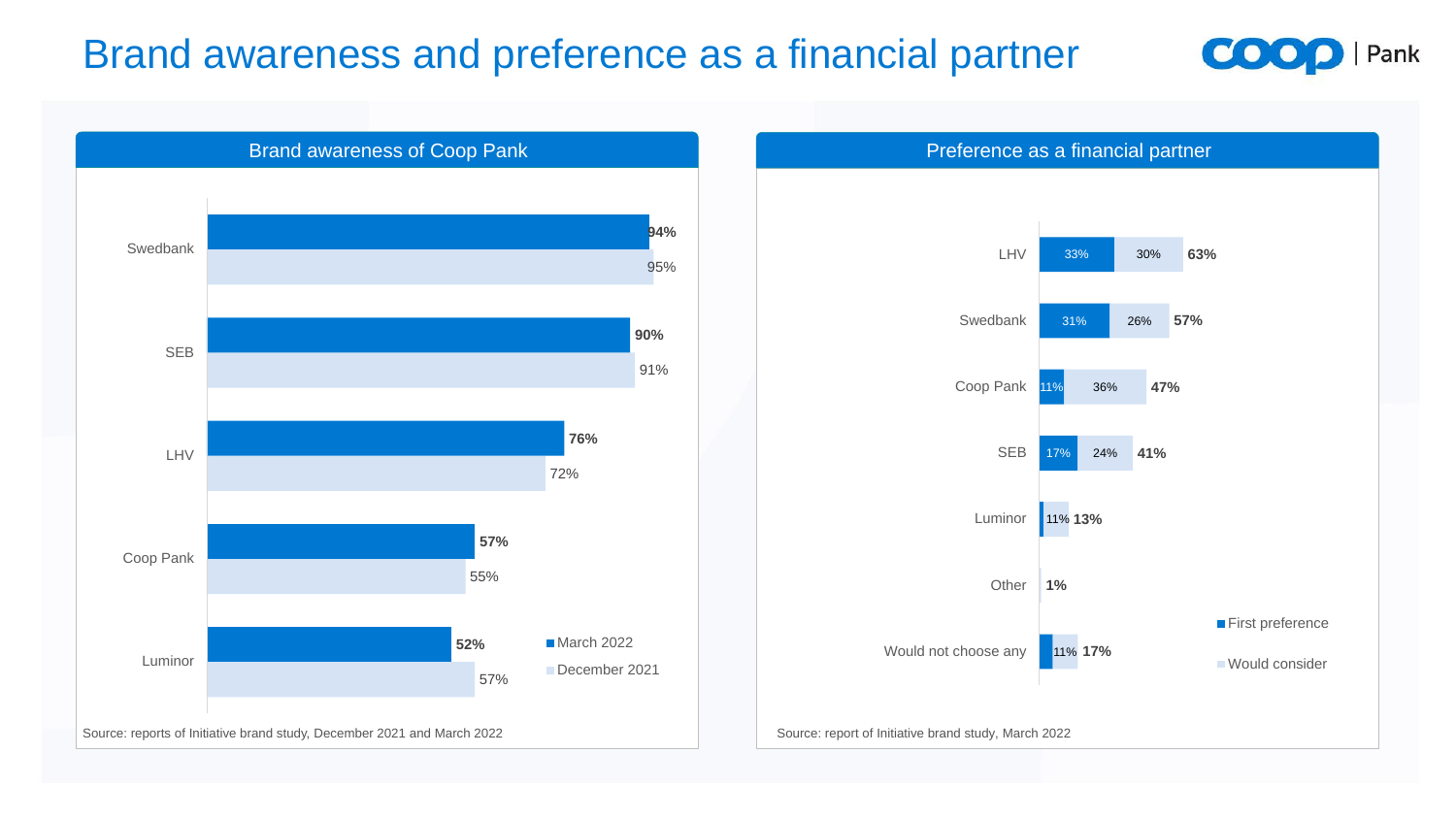#### Shareholders







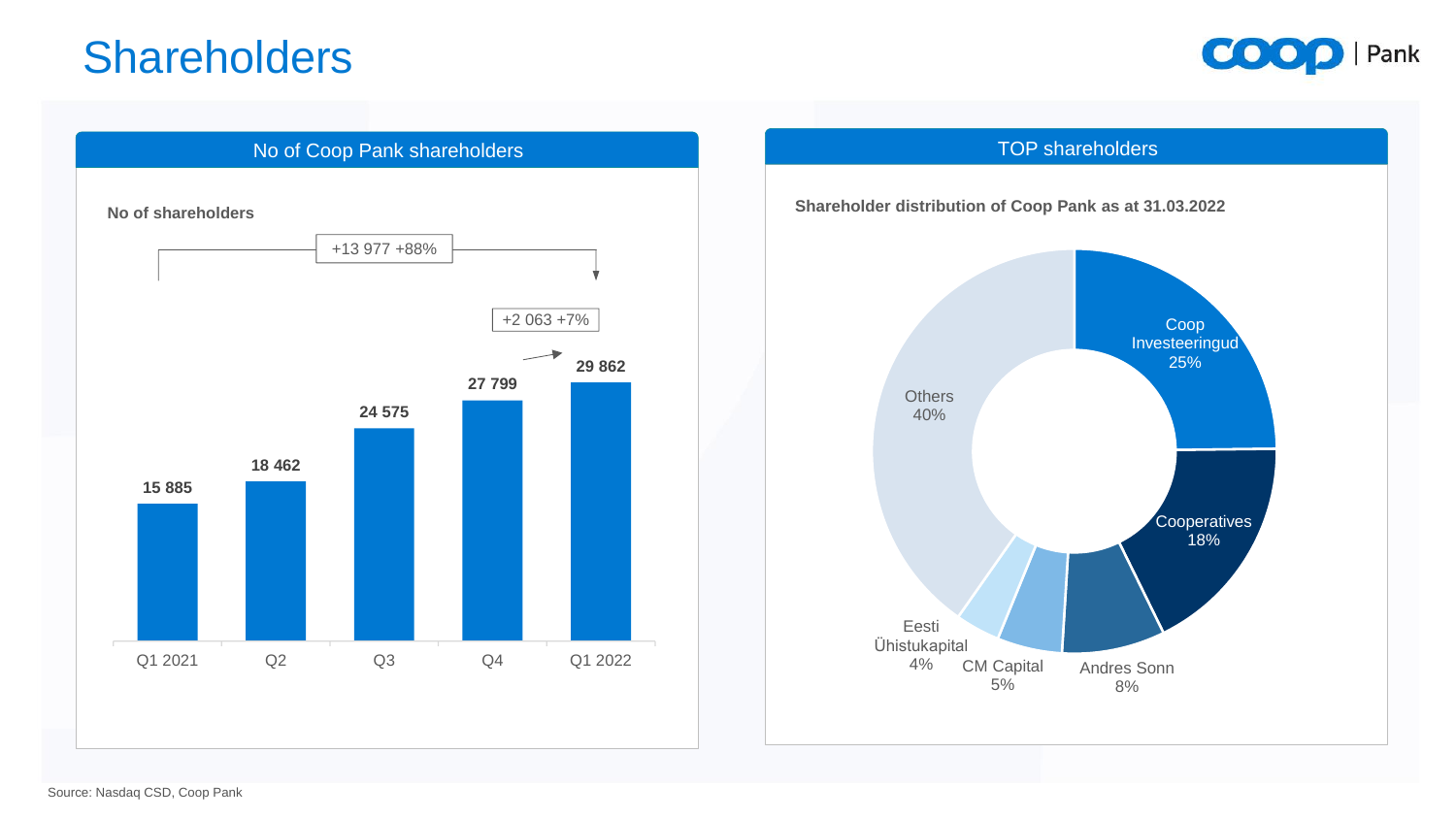- Share price at the end of Q1 2022 at 2.68  $\epsilon$ (2.99 € at the end of Q4 2021)
- No of transactions in Q1 2022 totalling 42 thousand
- Volume of transactions 18m€
- EPS in Q1 2022:  $0.04 \in$ (Q4 2022: 0.04 €)

#### Share price









Allikad: Nasdaq CSD, Coop Pank Turuväärtus on leitud kvartali lõpu aktsia turuhinna ja noteeritud aktsiate arvu alusel



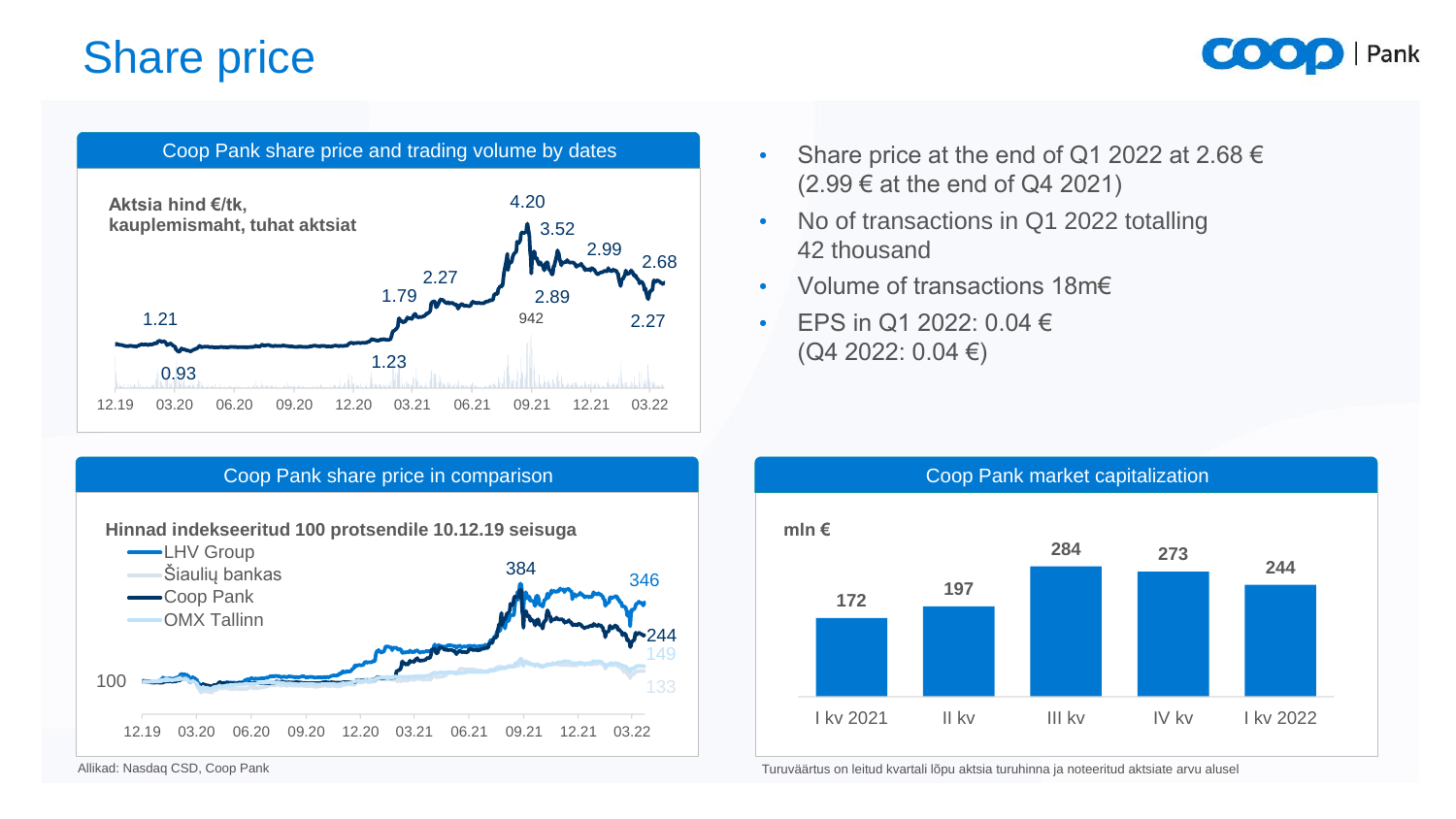# Summary: Q1 2022 results

3 200 new active customers 3.5m€ profit





- Loan portfolio grew by 87m€ in Q1 (+50% YoY) Loan portfolio has reached 1 billion €
- Deposits increased by 50m€ in Q1 (+35% YoY)
- 7 800 new customers (+31% YoY) The Bank now has a total of 122 000 clients with bank account
- 3 200 new active banking customers (+33% YoY) The bank has a total of 54 000 active customers
- Net profit  $3.5m \in (+23\% \text{ YoY})$ One-off loan provisions in the amount of 0.7m€ in Q1 2022